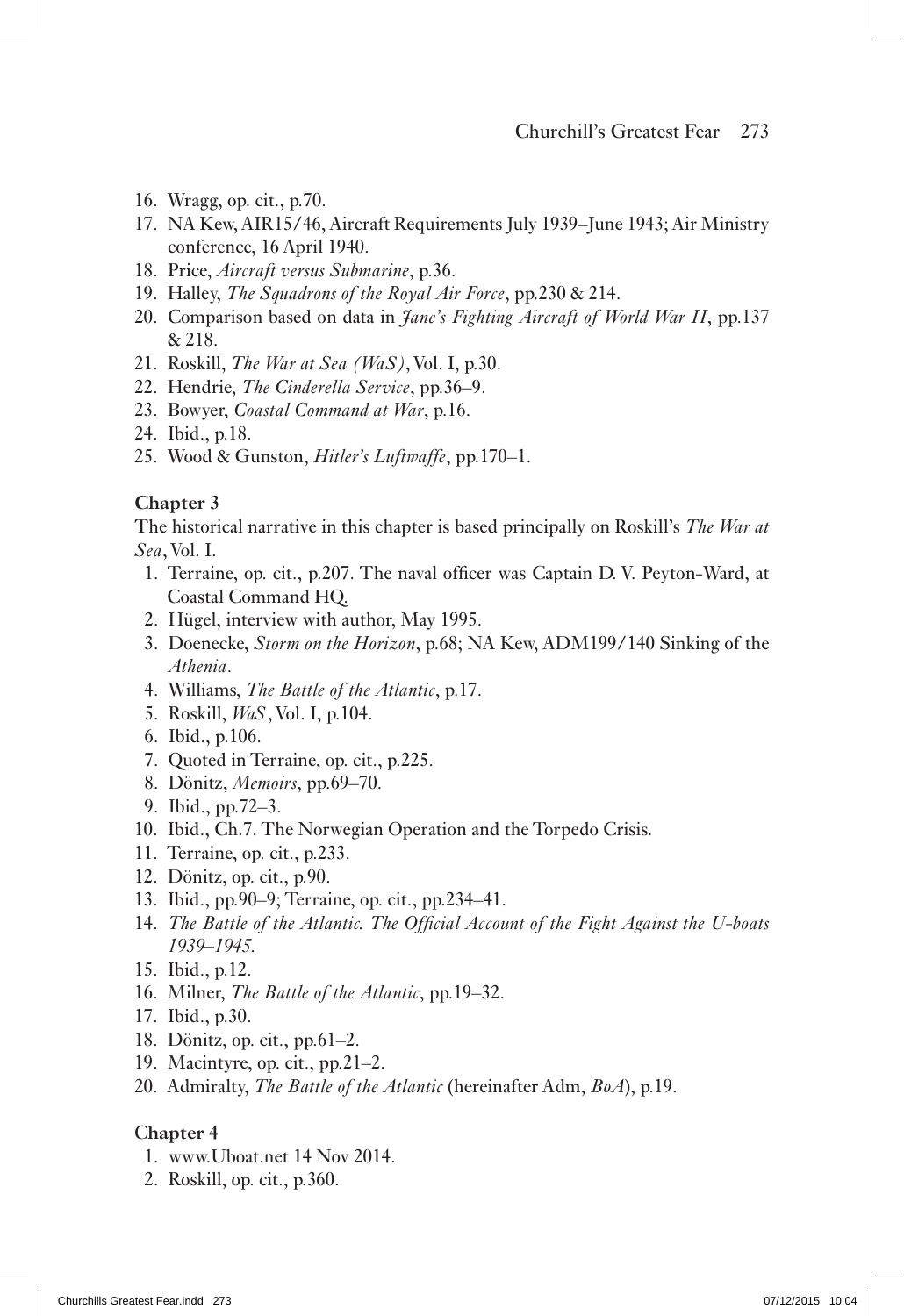- 3. Ibid.
- 4. Ibid.
- 5. Ibid., p.349.
- 6. Adm, *BoA*, p.22.
- 7. Ibid; Elphick, op. cit., p.151; Blair, *Hitler's U-boat War: The Hunters*, pp.193–4.
- 8. Blair, op. cit., pp.193–4.
- 9. Adm, op. cit., p.22.
- 10. Terraine, op. cit., pp.262–3; Padfield, op. cit., p.93.
- 11. Dönitz, *Memoirs*, p.106.
- 12. Ibid; Adm, op. cit., p.22; Terraine, op. cit., p.268.
- 13. Macintyre, op. cit., p.55.
- 14. Adm, op. cit., p.22.
- 15. McLean, *The Lonely Sea*, p.211.
- 16. Terraine, op. cit., pp.295–6; Macintyre, op. cit., p.62; Milner, op. cit., p.45; NA Kew, ADM1/17330
- 17. *Wexford People*, 19 May 1945.
- 18. Roskill, op. cit., p.289.
- 19. Milner, op. cit., p.45.
- 20. Barton, interview with author, Apr 1995.
- 21. www.uboat.net 19 Nov 2014.
- 22. Dönitz, op. cit., p.207.
- 23. Ibid., p.104.
- 24. Doherty, *Key to Victory*, pp.7–8.
- 25. NA Kew, AIR2/3010.
- 26. Dönitz, op. cit., p.104.
- 27. Roskill, op. cit., pp.347–8.
- 28. Edwards, *The Wolf Packs Gather*, p.30.
- 29. Ibid., p.30.
- 30. Terraine, op. cit., p.264.
- 31. Roskill, op. cit., p.344.
- 32. Ibid., p.133.
- 33. Hendrie, *The Cinderella Service*, p.73; Roskill, op. cit., p.129.
- 34. Hendrie, op. cit., p.73.
- 35. Ibid., pp.74–5.
- 36. NA Kew, AIR41/47.
- 37. Milner, op. cit., p.45.
- 38. Hendrie, op. cit., p.75.
- 39. Ibid., p.76.
- 40. Ibid.
- 41. Dönitz, op. cit., pp.116–17.
- 42. Milner, op. cit., p.47.
- 43. Ibid.; Roskill, op. cit., p.351; Adm, op. cit., p.24; www.uboat.net 21 Nov 2014.